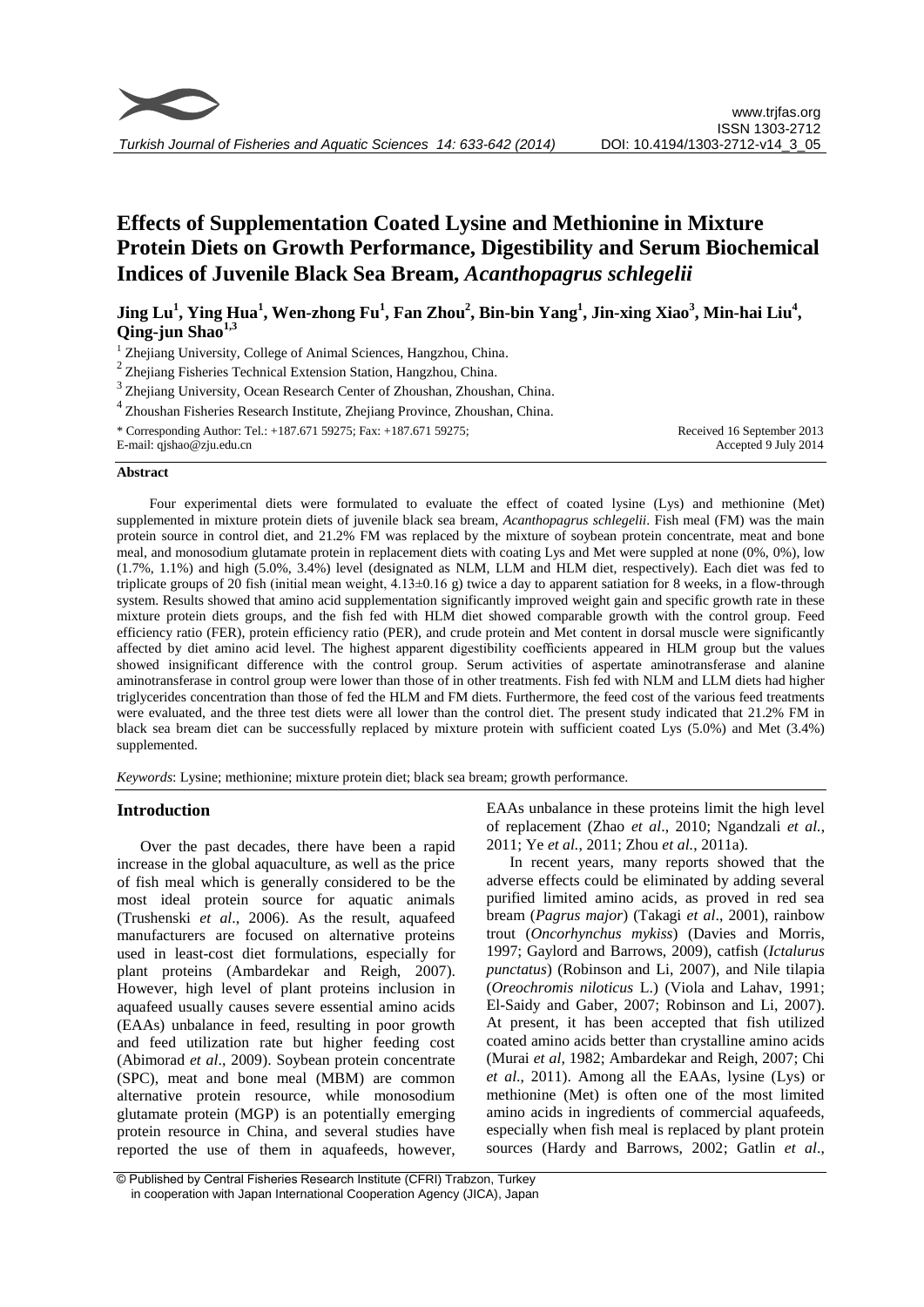[2007\)](#page-7-6). It was found that Lys and Met both contributed to serves as a precursor to carnitine, which is involved in the transportation of long chain fatty acyl groups into the mitochondria for beta oxidation [\(Harpaz,](#page-8-3)  [2005\)](#page-8-3), and Lys played an important role in the development of nervous system [\(Hauler and Carter,](#page-8-4)  [2001\)](#page-8-4).

Black sea bream (*Acanthopagrus schlegelii*) is an economically important cultured fish in Japan, China and some other countries of Southeast Asia [\(Nip](#page-8-5) *et al*[., 2003\)](#page-8-5). With its high nutritional value and favorable biological characteristics such as fast growing, high disease resistance, euryphaline and eurphagous [\(Hong and Zhang, 2003\)](#page-8-6), this fish species is excepted to be one of the most promising fishes in intensive aquaculture. In previous researches, the optimal Lys (Zhou *et al*., 2010a) and Met (Zhou *et al*., 2011b) level in diet for juvenile black sea bream have been estimated, respectively. Therefore, this study

was aimed to evaluate the effects of supplying coated Lys and Met in mixture protein sources based diets on growth performance, digestibility and serum biochemical indices of juvenile black sea bream. The results will help to get more knowledge on EAAs utilization of this fish species as well as effectively transfer technology to the feed industries.

# **Materials and Methods**

## **Experiment Diets**

Ingredients and proximate composition of experimental diets are presented in Table 1, and amino acid compositions of experimental diets are showed in Table 2. Four isonitrogenous and isoenergetic diets were formulated and FM was used as the main protein source in the control diet (FM group). In test diets, 21.2% FM was replaced by

Table 1. Composition and proximate analysis of experimental diets (g kg<sup>-1</sup> diet)

| Ingredients                                              |       |            | <b>Diets</b> |            |
|----------------------------------------------------------|-------|------------|--------------|------------|
|                                                          | FM    | <b>NLM</b> | <b>LLM</b>   | <b>HLM</b> |
| Fish meal                                                | 530   | 318        | 318          | 318        |
| Fermented soybean meal                                   | 80    | 80         | 80           | 80         |
| Monosodium glutamate protein                             | $-$   | 50         | 50           | 50         |
| Soybean protein concentrate                              | --    | 95         | 95           | 95         |
| Meat and bone meal                                       |       | 80         | 80           | 80         |
| Wheat flour                                              | 200   | 200        | 200          | 200        |
| Fish oil                                                 | 40    | 40         | 40           | 40         |
| Corn oil                                                 | 50    | 50         | 50           | 50         |
| $Ca(H_2PO_4)_2$                                          | 20    | 20         | 20           | 20         |
| Betaine                                                  | 5     | 5          | 5            | 5          |
| Vatimin premix <sup>1</sup>                              | 10    | 10         | 10           | 10         |
| Mineral premix $2$                                       | 10    | 10         | 10           | 10         |
| Zeolite flour                                            | 54.0  | 41.0       | 38.2         | 32.6       |
| Lys                                                      |       |            | 1.7          | 5.0        |
| Met                                                      |       |            | 1.1          | 3.4        |
| $Y_2O_3$                                                 |       |            |              | 1          |
| Total                                                    | 1000  | 1000       | 1000         | 1000       |
| Proximate analysis (g $kg^{-1}$ dry matter) <sup>3</sup> |       |            |              |            |
| Moisture                                                 | 119.0 | 101.7      | 98.2         | 115.6      |
| Crude protein                                            | 405.4 | 417.7      | 418.5        | 424.1      |
| Crude lipid                                              | 137.4 | 134.0      | 131.3        | 133.8      |
| Lys                                                      | 29.2  | 25.6       | 26.4         | 28.6       |
| Met                                                      | 12.1  | 8.4        | 8.8          | 11.1       |

Vitamin premix (mg kg<sup>-1</sup> diet): retinyl acetate, 40; cholecalciferol, 0.1; a-tocopheryl acetate, 80; niacin, 168; riboflavin, 22; pyridoxine HCl, 40; thiamin mononitrate, 45; *D*-Capantothenate, 102, biotin, 0.4; folic acid, 10; vitamin B<sub>12</sub>, 0.04; ascorbic acid, 1000 and inositol, 450. <sup>2</sup> Mineral premix (g kg<sup>-1</sup>of premix): Na<sub>2</sub>SiO<sub>3</sub>, 0.4; CaCO<sub>3</sub>, 350; NaH<sub>2</sub>PO<sub>4</sub>·H<sub>2</sub>O, 200; KH<sub>2</sub>PO<sub>4</sub>, 200; MgSO<sub>4</sub>·7H<sub>2</sub>O, 10; MnSO<sub>4</sub>·H<sub>2</sub>O, 2; CuCl2·2H2O, 1; ZnSO4·7H2O, 2; FeSO4·7H2O, 2; NaCl, 12; KI, 0.1; CoCl2·6H2O, 0.1; Na2MoO4·2H2O, 0.5; AlCl3·6H2O, 1 and KF, 1. <sup>3</sup> Values for the proximate analysis of the test diets are means of triplicate analyses.

| EAAs $(g \ kg^{-1}$ diet) |           | Diets      |      |            |
|---------------------------|-----------|------------|------|------------|
|                           | <b>FM</b> | <b>NLM</b> | LLM  | <b>HLM</b> |
| Phe                       | 17.7      | 18.1       | 17.8 | 18.0       |
| Met                       | 12.1      | 8.4        | 8.8  | 11.0       |
| Leu                       | 35.8      | 35.3       | 34.8 | 35.6       |
| Val                       | 23.6      | 23.2       | 22.5 | 23.5       |
| Arg                       | 27.3      | 27.5       | 26.8 | 26.9       |
| Lys                       | 29.2      | 25.6       | 26.4 | 28.6       |
| <b>Ile</b>                | 18.5      | 18.0       | 17.3 | 18.3       |
| His                       | 9.4       | 9.1        | 9.0  | 9.1        |
| Thr                       | 17.6      | 16.7       | 16.5 | 16.6       |

**Table 2**. Essential amino acids (EAAs) compositions of experimental diets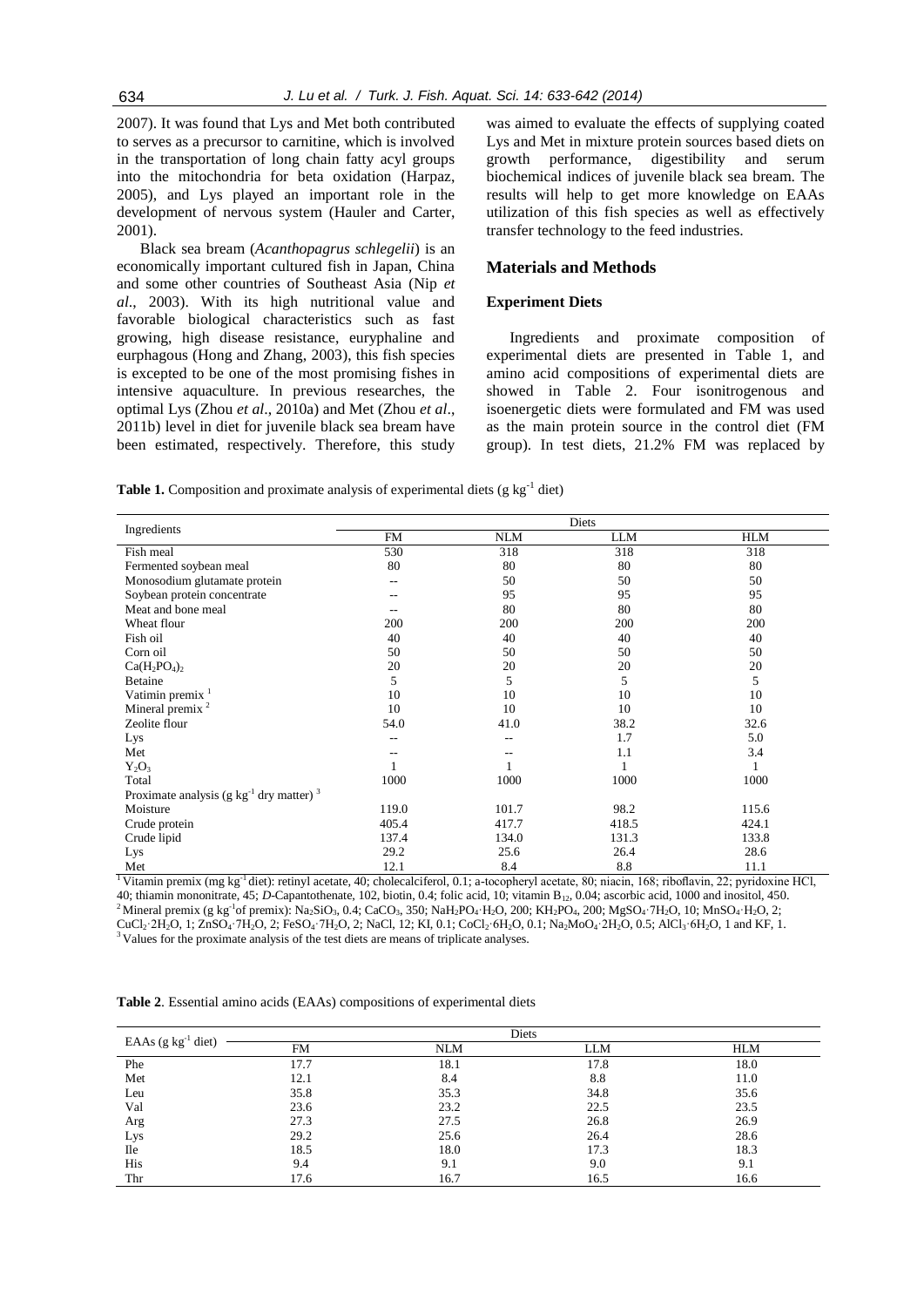mixture of SPC, MBM, MGP, and coating Lys and Met were supplied at none (0%, 0%), low (1.7%, 1.1%) and high (5.0%, 3.4%) level to formulate NLM, LLM and HLM diets, respectively. Lys and Met supplemented in diet HLM was according to these two amino acids level in FM diet. Experimental Lys and Met were slow-release coated amino acids (purity 50%, hydrogenated palm oil as the main coating ingredients) supplied by Hangzhou King Technology Feed Company, LTD (Hangzhou, China).

In preparing experimental diets, drying ingredients were ground into particles with a diameter within 180-µm, and yttrium oxide  $(Y_2O_3)$  was used as exogenous indicator in digestive test (Alan Ward *et al*., 2005). After weighed and mixed manually for 5 minutes, all ingredients (as well as coated Lys and Met) were transferred to a food mixer for another 15 minute mixing. During the mixing, fish oil and corn oil added slowly along with distilled water to achieve a proper consistency. Subsequently, the mixture was homogenized and extruded through a 2.5-mm die by a pelletizer (Modle HKJ-218, China). After dried at 23 °C for 72 h with air condition and electrical fan, feeds were stored in a freezer at -20°C until used.

## **Feeding Trial**

Experimental juvenile black sea bream were obtained from the Research Institute of Zhejiang Marine Fisheries in Zhoushan (China). Prior to initiation of the feeding trial, all fish were fed the control diet for 2 weeks to acclimate to the experimental diet. Then 240 healthy fish with the same size (initial mean weight,  $4.13\pm0.16$  g) were allocated randomly into 12 tanks at a stocking density of 20 fish per tank (350-L water volume), tanks were supplied with sand-filtered aerated seawater at a flow rate of 2 L min<sup>-1</sup>. The fish were cultured indoors and subjected to a natural photoperiod. During the experimental period, water quality was monitored daily, and the water temperature, dissolved oxygen, salinity and pH ranged from  $27 \pm 1^{\circ}$ C, 5.0-6.5 mg L<sup>-1</sup>,  $26-29$  g L<sup>-1</sup>, 8.1-8.3, respectively. Dietary treatments were randomly assigned to triplicate tanks, and fish were fed by hand twice a day at  $8:00$  h and  $16:00$  h to visual satiety. The feeding trial lasted for 56 days, feed consumption and mortality was recorded daily.

#### **Apparent Digestibility Coefficients**

During the final 3 weeks of feeding trial, faeces samples without feed losses were collected from each tank using siphon method (Sklan *et al*[., 2004\)](#page-8-7), at 6:00 h daily before the next feeding. After draining with filter papers, faeces samples from each tank were kept separate, freeze-dried and stored at -20°C before analysis. Dried faeces sample (0.5 g) was incinerated at 550°C for 12 h in a muffle furnace, then concentrated nitric acid (5 drops) and HCl (1:1) (10 ml) was added. The solution was transferred to a 200

mL volumetric flask and diluted to volume with distilled water. Then solution sample were analyzed by inductively coupled plasma emission spectrometer (model: IRIS Intrepid IIXSP, USA).

#### **Sampling Collection and Analytical Methods**

At the beginning of the experiment, 5 fish were sampled and stored at -20°C for initial whole-body composition analysis. Until the termination of the 8 week feeding trial, approximately 24 h after the last feeding, all fish were counted and measured after anaesthetized (tricane methanesulphonate MS-222, 70 ppm). And three fish from each tank were randomly selected and stored at -20 C for subsequent proximate analysis. The rest of fish were drawn blood from the caudal vein. Pooled samples grouped by tanks were centrifuged at 2500 rpm for 15 min (4°C) to obtain serum sample. Subsequently, samples of dorsal muscle, liver, intraperitoneal fat, stomach and intestinal tract were obtained, subpackaged by tanks. All samples were kept at - 20 °C before analyses.

Chemical analyses were determined by standard methods [\(AOAC, 1995\)](#page-7-7). Moisture was assayed by oven-drying at 105°C until constant weight. Crude protein was estimated as Kjeldahl-nitrogen using factor 6.25. Crude lipid was determined by soxhlet extraction with ether for 6 h. Ash content was analyzed by incinerating samples at 550°C for 12 h in a muffle furnace.

The amino acid compositions of all samples including experimental diets, dorsal muscle and faeces were analyzed following acid hydrolysis using an automatic amino acid analyzer (Hitachi 835-50, Tokyo, Japan) equipped with a column for physiological fluid analysis by a professional laboratory. Pepsin activity in stomach, typsin activity in intestinal tract (pylorus, fore-gut, mid-gut, respectively) and liver were all measured using the diagnostic reagent kit purchased from Nanjing Jiancheng Bioengineering Institute (Nanjing, Jiangsu Province, China) according to the manufacturer's instructions. Serum total protein (TP), total cholesterol (T-CHO), triacylglycerol (TG), glucose (GLU) and alkaline phosphatase (ALP) concentration, as well as aspartate aminotransferase (AST) and alanine aminotransferase (ALT) activities were assayed by enzymatic procedures using an automatic biochemical analyzer (Hitachi 7170, Japan) and attached kits (Daiichi Pure Chemicals Co., Japan), within 3 days.

# **Statistical Analysis**

Quantitative data were expressed as means  $\pm$  SE. Statistical differences were estimated by one-way ANOVA followed by Tukey's multiple range test, and a probability level of 0.05 was used to indicate significance. All statistics were performed using SPSS 16.0 (SPSS, Chicago, IL, USA).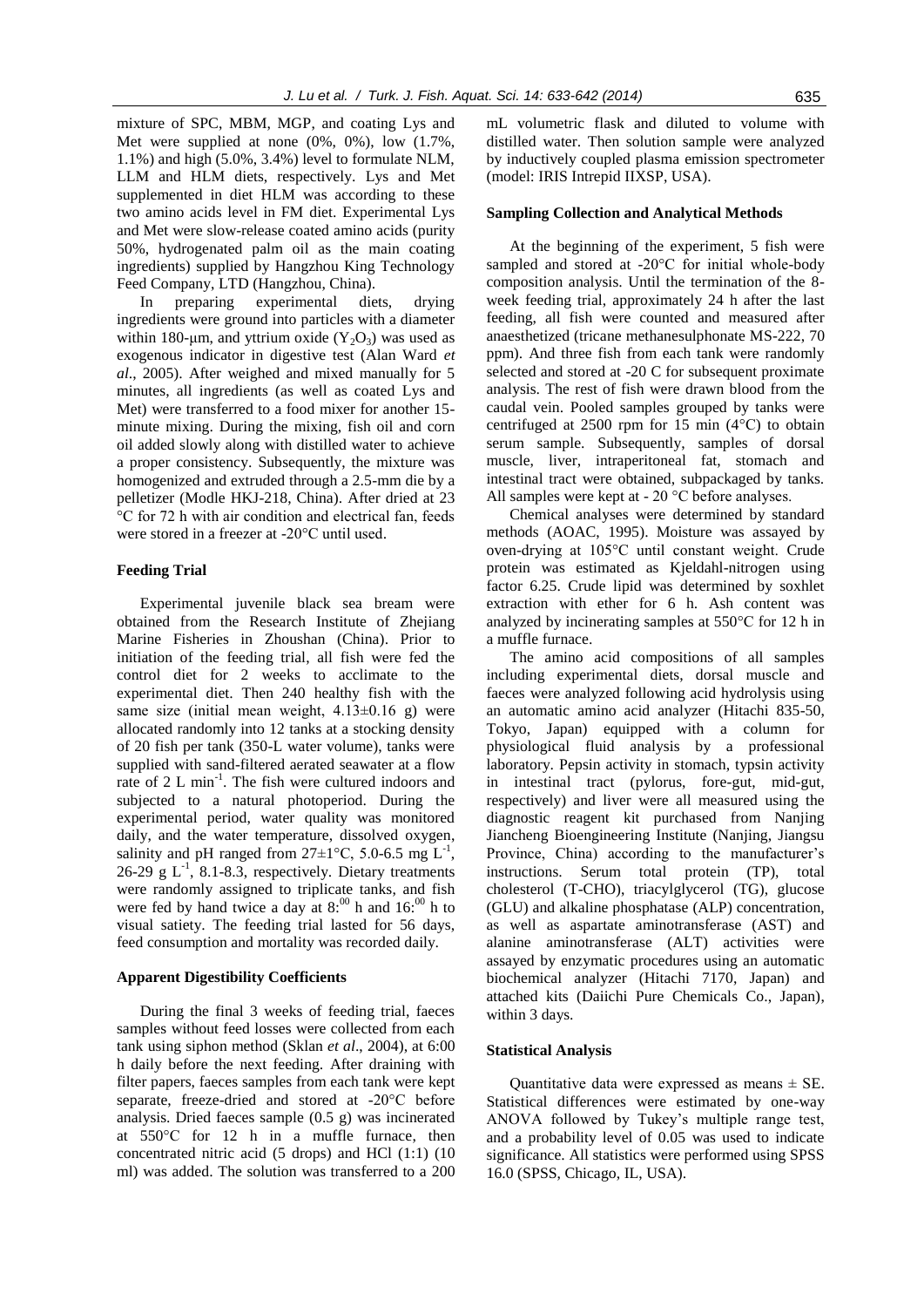#### **Results**

After eight weeks of the feeding trial, survival and mean feed intake of experimental black sea bream were unaffected by dietary treatments, while growth performance and feed utilization were significantly affected (Table 3). Results showed that adding coated Lys and Met (LLM and HLM) significantly improved the weight gain (WG) and specific growth rate (SGR) of black sea bream (P<0.05). Furthermore, fish fed the HLM diet showed comparable WG and SGR with the control group  $(P>0.05)$ . In terms of morphological indexes, adding high level of amino acids  $(Lys5.0 +$ Met3.4) improved the value of intraperitoneal fat ratio (IPR). The condition factor (CF) and hepotasomatic index (HSI) of fish fed diet NLM and LLM were higher than fish fed diet FM  $(P<0.05)$ , and supplying amino acids narrowed this gap. With increasing supplemented coated amino acid levels, a significant increase in feed efficiency ratio (FER) and protein efficiency ratio (PER) were observed  $(P<0.05)$ , but still lower than that of in the control group  $(P<0.05)$ .

The whole body and dorsal muscle compositions of black sea bream is shown in Table 4. The whole body composition was not affected by dietary treatments (P>0.05). The moisture, ash and crude lipid content were also independent of dietary treatment (P>0.05), however, the lowest protein level in dorsal muscle was observed in the fish fed NLM diet (P<0.05), but no significant differences were found among the other treatments.

The essential amino acid contents in dorsal muscle of juvenile black sea bream is shown in Table 5. Met, Lys and Ile retention in muscle of experimental diets showed an increasing trend with increasing dietary amino acid levels. However, other essential amino acid contents were not affected by dietary treatments (P>0.05), even in Lys content.

The apparent digestibility coefficient (ADC) of dry matter, crude protein and crude lipid were generally high in the present study, fish fed diet the FM and HLM diets showed higher ADCs than those of fish fed NLM and LLM diets (Table 6). The ADCs of dietary EAAs showed increasing trend with dietary Lys and Met level in mixture protein source diets. The ADCs of EAAs in diet HLM were even slight higher than those of in the control group  $(P>0.05)$ .

The serum biochemical parameters were presented in Table 7. The TG level of fish fed diet NLM and LLM were higher than those of HLM and FM (P<0.05). The AST activity in fish fed control diet was the lowest, and it showed an increasing trend

**Table 3**. Effects of supplementation coated lysine and methionine in diets on growth performance and feed utilization of juvenile black sea bream, *A. schlegelii*

| Index      |                         |                              | Diets                        |                                |
|------------|-------------------------|------------------------------|------------------------------|--------------------------------|
|            | <b>FM</b>               | NLM                          | LLM                          | HI M                           |
| MFI        | $0.51 \pm 0.02$         | $0.50 \pm 0.02$              | $0.52 \pm 0.00$              | $0.51 \pm 0.01$                |
| Survival   | $98.33 \pm 1.67$        | $100.00 \pm 0.00$            | $96.67 \pm 1.67$             | $100.00 \pm 0.00$              |
| WG         | $673.34\pm4.23^{\circ}$ | 599.50 $\pm$ 4.38°           | $640.79 \pm 3.88^{\circ}$    | $662.59 \pm 2.83$ <sup>a</sup> |
| SGR        | $3.65 \pm 0.01^a$       | $3.47 \pm 0.01$ °            | $3.58\pm0.01^{b}$            | $3.63 \pm 0.00^a$              |
| <b>CF</b>  | $2.89 \pm 0.02^b$       | $2.99 \pm 0.02^a$            | $2.92 \pm 0.01^{ab}$         | $2.93 \pm 0.02^{ab}$           |
| <b>IPR</b> | $2.65 \pm 0.01^a$       | $2.19 \pm 0.02$ <sup>c</sup> | $2.24 \pm 0.02$ <sup>c</sup> | $2.41 \pm 0.05^{\circ}$        |
| HSI        | $2.07\pm0.06^{\circ}$   | $2.46 \pm 0.04$ <sup>a</sup> | $2.46 \pm 0.02$ <sup>a</sup> | $1.97 \pm 0.10^{\circ}$        |
| <b>FER</b> | $0.97 \pm 0.01^a$       | $0.88 \pm 0.02$ <sup>c</sup> | $0.92 \pm 0.01^{\rm bc}$     | $0.95 \pm 0.00^{ab}$           |
| <b>PER</b> | $2.40\pm0.03^{\circ}$   | $2.10\pm0.04^{\circ}$        | $2.25 \pm 0.01^b$            | $2.23\pm0.01^{b}$              |

Values are presented as mean  $\pm$  SE ( $n=3$ ); values with different superscripts in the same row differ significantly (P<0.05). Mean feed intake (MFI, g fish<sup>-1</sup> d<sup>-1</sup>) = air drying diet fed in g / (fish × day); survival (%) =100 × final fish number /initial fish number; weight gain (WG, %) =  $100 \times$  (final body weight - initial body weight) / initial body weight; specific growth rate (SGR, % d<sup>-1</sup>) =  $100 \times$  [Ln (final body weight) – Ln (initial body weight)] / day; condition factor (CF, g cm<sup>-3</sup>) = 100 × final body weight in g / (body length in cm)<sup>3</sup>; Intraperitoneal fat ratio (IPR, %) = 100 × intraperitoneal fat in g / body weight in g; hepatosomatic index (HSI, %) = liver weight in g / body weight in g; feed efficiency ratio (FER) =  $100 \times$  wet weight gain in g/dry diet fed in g; protein efficiency ratio (PER) = weight gain in g/ protein intake in dry basis in g.

**Table 4**. Effect supplementation coated lysine and methionine in diets on proximate compositions of whole body and dorsal muscle of juvenile black sea bream, *A. schlegelii* (% on wet matter basis)

| Index         |                       |                    | Diets                         |                               |
|---------------|-----------------------|--------------------|-------------------------------|-------------------------------|
|               | FM                    | <b>NLM</b>         | <b>LLM</b>                    | <b>HLM</b>                    |
| Whole body    |                       |                    |                               |                               |
| Crude protein | $17.25 \pm 0.15$      | $17.50 \pm 0.20$   | $17.12 \pm 0.66$              | $16.99 \pm 0.12$              |
| Crude lipid   | $14.12 \pm 0.24$      | $12.64 \pm 0.35$   | $12.39 \pm 1.15$              | $11.94 \pm 0.37$              |
| Ash           | $4.61 \pm 0.12$       | $4.50 \pm 0.17$    | $4.62 \pm 0.11$               | $4.41 \pm 0.08$               |
| Moisture      | $66.51 \pm 0.20$      | $66.17 \pm 0.57$   | $64.94\pm0.64$                | $65.33 \pm 0.38$              |
| Dorsal muscle |                       |                    |                               |                               |
| Crude protein | $19.69 \pm 0.16^{ab}$ | $18.34 \pm 0.27^b$ | $19.93 \pm 0.24$ <sup>a</sup> | $20.01 \pm 0.20$ <sup>a</sup> |
| Crude lipid   | $5.18 \pm 0.20$       | $4.42 \pm 0.38$    | $5.46 \pm 0.39$               | $4.18 \pm 0.25$               |
| Ash           | $1.55 \pm 0.05$       | $1.43 \pm 0.02$    | $1.45 \pm 0.02$               | $1.45 \pm 0.01$               |
| Moisture      | 74.59±0.02            | 74.87±0.06         | 74.34±0.25                    | $74.82 \pm 0.23$              |

Values are presented as mean  $\pm$  SE ( $n=3$ ); values with different superscripts in the same row differ significantly (P<0.05).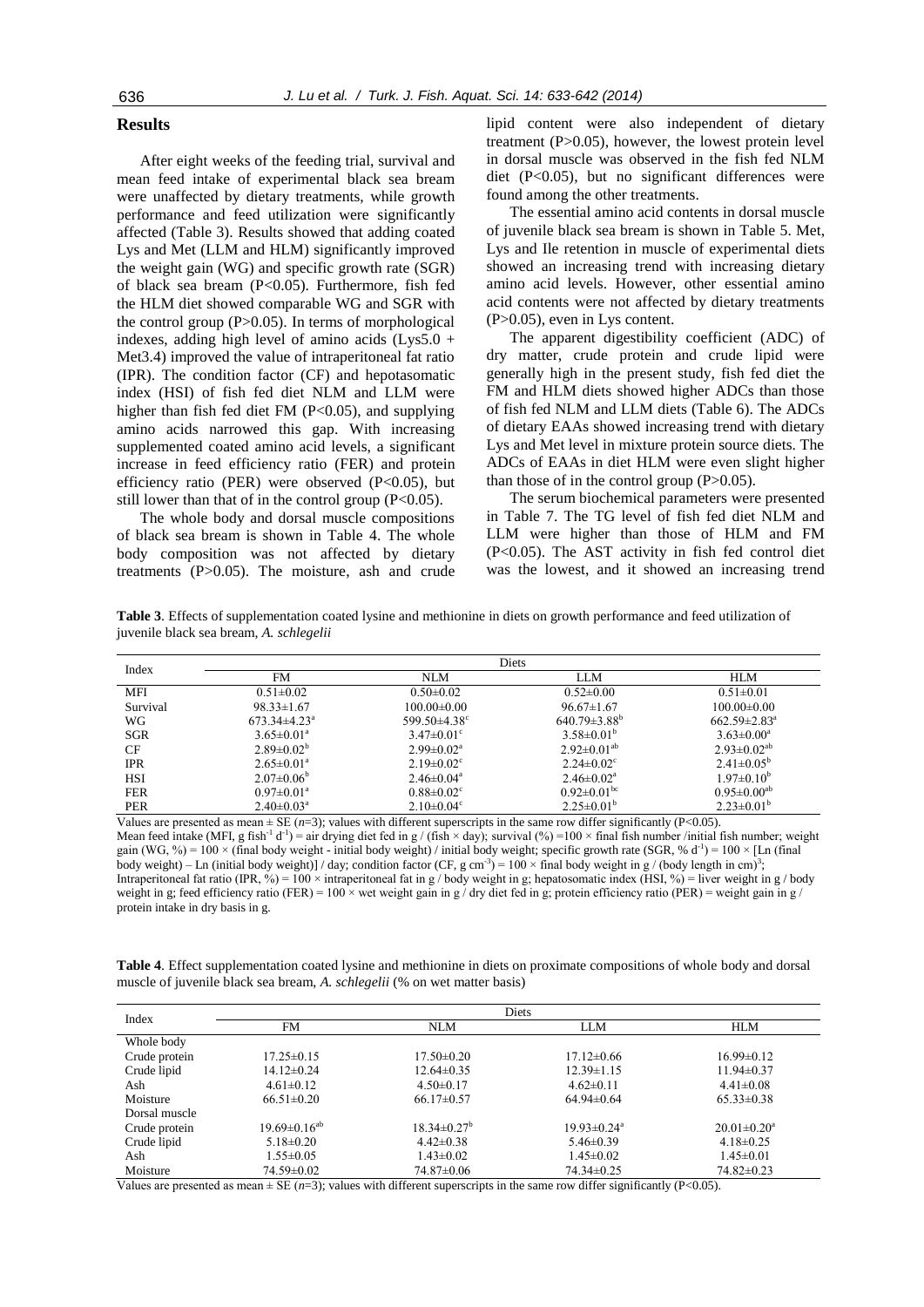|                           |                      |                         | Diets                |                            |
|---------------------------|----------------------|-------------------------|----------------------|----------------------------|
| Index                     | <b>FM</b>            | <b>NLM</b>              | <b>LLM</b>           | <b>HLM</b>                 |
| EAAs                      |                      |                         |                      |                            |
| Met                       | $2.29 \pm 0.03^{ab}$ | $2.19 \pm 0.05^{\circ}$ | $2.22 \pm 0.02^{ab}$ | $2.36 \pm 0.03^{\text{a}}$ |
| Lys                       | $6.63 \pm 0.19$      | $6.56 \pm 0.14$         | $6.82 \pm 0.14$      | $7.05 \pm 0.11$            |
| Phe                       | $3.04 \pm 0.05^b$    | $3.11 \pm 0.01^{ab}$    | $3.09 \pm 0.02^{ab}$ | $3.19 \pm 0.04^a$          |
| Leu                       | $6.26 \pm 0.13$      | $6.47\pm0.10$           | $6.27\pm0.06$        | $6.71 \pm 0.14$            |
| Val                       | $3.77\pm0.10$        | $3.87\pm0.08$           | $3.73 \pm 0.04$      | $4.05 \pm 0.09$            |
| Arg                       | $4.35\pm0.09$        | $4.45\pm0.09$           | $4.33 \pm 0.07$      | $4.63 \pm 0.08$            |
| <b>Ile</b>                | $3.37 \pm 0.06^b$    | $3.50\pm0.03^{ab}$      | $3.39 \pm 0.01^{ab}$ | $3.61 \pm 0.08^a$          |
| <b>His</b>                | $1.63 \pm 0.04$      | $1.68 \pm 0.02$         | $1.64 \pm 0.01$      | $1.74 \pm 0.02$            |
| Thr                       | $2.88 \pm 0.16$      | $3.10\pm0.03$           | $2.90\pm0.13$        | $3.19 \pm 0.07$            |
| $\Sigma$ EAA <sup>1</sup> | $34.13 \pm 0.80$     | $35.29 \pm 0.47$        | $34.13 \pm 0.19$     | $36.63 \pm 0.63$           |

**Table 5**. Effect of supplementation coated lysine and methionine in diets on essential amino acid contents in dorsal muscle of juvenile black sea bream, *A. schlegelii* (% on dry matter basis)

Values are presented as mean ± SE (*n*=3); values with different superscripts in the same row differ significantly (P<0.05). <sup>1</sup>∑EAA, total essential amino acid.

**Table 6**. Effect of supplementation coated lysine and methionine in diets on apparent digestibility coefficients (ADCs) of juvenile black sea bream, *A. schlegelii*

| Index         |                                | Diets                         |                                |                               |
|---------------|--------------------------------|-------------------------------|--------------------------------|-------------------------------|
|               | <b>FM</b>                      | <b>NLM</b>                    | <b>LLM</b>                     | <b>HLM</b>                    |
| Dry matter    | $82.06 \pm 2.41$ <sup>a</sup>  | $67.59 \pm 1.54^b$            | $72.16 \pm 1.08^b$             | $86.73 \pm 0.86^a$            |
| Crude protein | 91.73 $\pm$ 1.09 <sup>a</sup>  | $85.34 \pm 0.75^{\circ}$      | $87.57 \pm 0.40^b$             | 94.17 $\pm$ 0.20 <sup>a</sup> |
| Crude lipid   | 90.55 $\pm$ 1.60 <sup>ab</sup> | $81.73 \pm 1.95^b$            | $82.08 \pm 1.22^b$             | 91.42 $\pm$ 0.84 <sup>a</sup> |
| EAAs          |                                |                               |                                |                               |
| Met           | 93.26 $\pm$ 1.11 <sup>ab</sup> | $88.15 \pm 1.13$ <sup>c</sup> | $88.93 \pm 0.32$ <sup>bc</sup> | $94.74 \pm 1.05^{\text{a}}$   |
| Lys           | 94.87 $\pm$ 0.93 <sup>ab</sup> | 91.86 $\pm$ 0.80 <sup>b</sup> | $92.18 \pm 0.43^b$             | $96.74 \pm 0.69^{\mathrm{a}}$ |
| Phe           | 91.37 $\pm$ 0.87 <sup>ab</sup> | $87.05 \pm 1.14$ <sup>c</sup> | $87.53 \pm 0.27$ <sup>bc</sup> | 94.03 $\pm$ 2.13 <sup>a</sup> |
| Leu           | 92.94 $\pm$ 2.07 <sup>ab</sup> | 89.39 $\pm$ 0.90 <sup>b</sup> | $90.08 \pm 0.12^b$             | $96.13 \pm 0.90^a$            |
| Val           | 91.73 $\pm$ 1.63 <sup>ab</sup> | $86.34 \pm 1.31^b$            | $86.77 \pm 0.38^b$             | $93.96 \pm 1.20^a$            |
| Arg           | 92.78 $\pm$ 1.52 <sup>ab</sup> | $89.68 \pm 1.04^b$            | $89.93\pm0.04^b$               | $95.13 \pm 1.08^a$            |
| <b>Ile</b>    | 91.68 $\pm$ 0.63 <sup>a</sup>  | $86.23 \pm 1.38^b$            | $86.46 \pm 0.46^{\circ}$       | $93.97 \pm 1.19^a$            |
| <b>His</b>    | 91.67 $\pm$ 1.83 <sup>ab</sup> | $89.17 \pm 0.93^{\rm b}$      | $89.33 \pm 0.17^b$             | $94.98 \pm 1.10^a$            |
| Thr           | 89.67 $\pm$ 0.60 <sup>ab</sup> | $84.23 \pm 1.56^b$            | $84.88 \pm 0.37^b$             | $92.49 \pm 1.65^{\text{a}}$   |

Values are presented as mean  $\pm$  SE ( $n=3$ ); values with different superscripts in the same row differ significantly (P<0.05). EAAs, essential amino acids. ADC of dry matter (%) = 100 ×  $[1 - (Y \text{ diet}) / (Y \text{ faces})]$ ;ADC of nutrients (%) = 100 ×  $[1 - (Y \text{ diet} / Y \text{ ]})]$ faeces)  $\times$  (N faeces / N diet)], where Y is percent of yttrium oxide and N is percent of nutrients.

**Table 7**. Effect of supplementation coated lysine and methionine in diets on serum biochemical indices of juvenile black sea bream, *A. schlegelii*

| Index                    |                       | Diets                   |                                |                      |
|--------------------------|-----------------------|-------------------------|--------------------------------|----------------------|
|                          | FM                    | NLM                     | <b>LLM</b>                     | <b>HLM</b>           |
| $TP(g L^{-1})$           | $54.67 \pm 1.45$      | $57.67 \pm 1.45$        | $59.00 \pm 1.00$               | $57.00 \pm 1.52$     |
| $ALP$ (g $L^{-1}$ )      | $28.00 \pm 2.00$      | $28.67 \pm 1.33$        | $25.67 \pm 2.73$               | $27.00 \pm 2.52$     |
| $T-CHO$ (mmol $L^{-1}$ ) | $16.10\pm0.14$        | $17.07\pm0.58$          | $17.32 \pm 0.81$               | $15.31 \pm 0.62$     |
| $TG \, (mmol \, L^{-1})$ | $5.10\pm0.55^{\rm b}$ | $8.60 \pm 0.66^{\circ}$ | $8.77 \pm 0.61$ <sup>a</sup>   | $6.16\pm0.14^b$      |
| $GLU$ (mmol $L^{-1}$ )   | $6.21 \pm 0.14$       | $6.21 \pm 0.42$         | $5.47 \pm 0.21$                | $6.27 \pm 0.18$      |
| $ALT$ (mmol $L^{-1}$ )   | $21.67 \pm 1.67^b$    | $29.67 \pm 1.85^{ab}$   | $29.33 \pm 1.67^{ab}$          | $33.00 \pm 2.08^a$   |
| $AST$ (mmol $L^{-1}$ )   | $254.67\pm14.10^{b}$  | $364.00 \pm 21.66^a$    | $403.00 \pm 8.14$ <sup>a</sup> | $412.67 \pm 14.77^a$ |

Values are presented as mean  $\pm$  SE ( $n=3$ ); values with different superscripts in the same row differ significantly (P<0.05).

TP, total protein; ALP, alkaline phosphatase; T-CHO, total cholesterol; TG, triacylglycerol; GLU, glucose; ALT, alanine aminotransferase; AST, aspartate aminotransferase.

with increasing dietary Lys and Met levels, as well as ALT. However, the TP, ALP, T-CHO and GLU concentrations were independent by dietary treatments, and no significant differences were detected among the various groups (P>0.05).

The experimental feed cost was showed in Table

8, and the cost price per kg feed were: control diet was ¥ 8.21 Ren Min Bi(¥, RMB), NLM diet was ¥ 7.36, LLM diet was  $\frac{1}{2}$  7.47 and HLM diet was  $\frac{1}{2}$  7.68, respectively. The highest and lowest ratio of feed cost / weight gain were obtain in the control group and NLM group, respectively. However, among the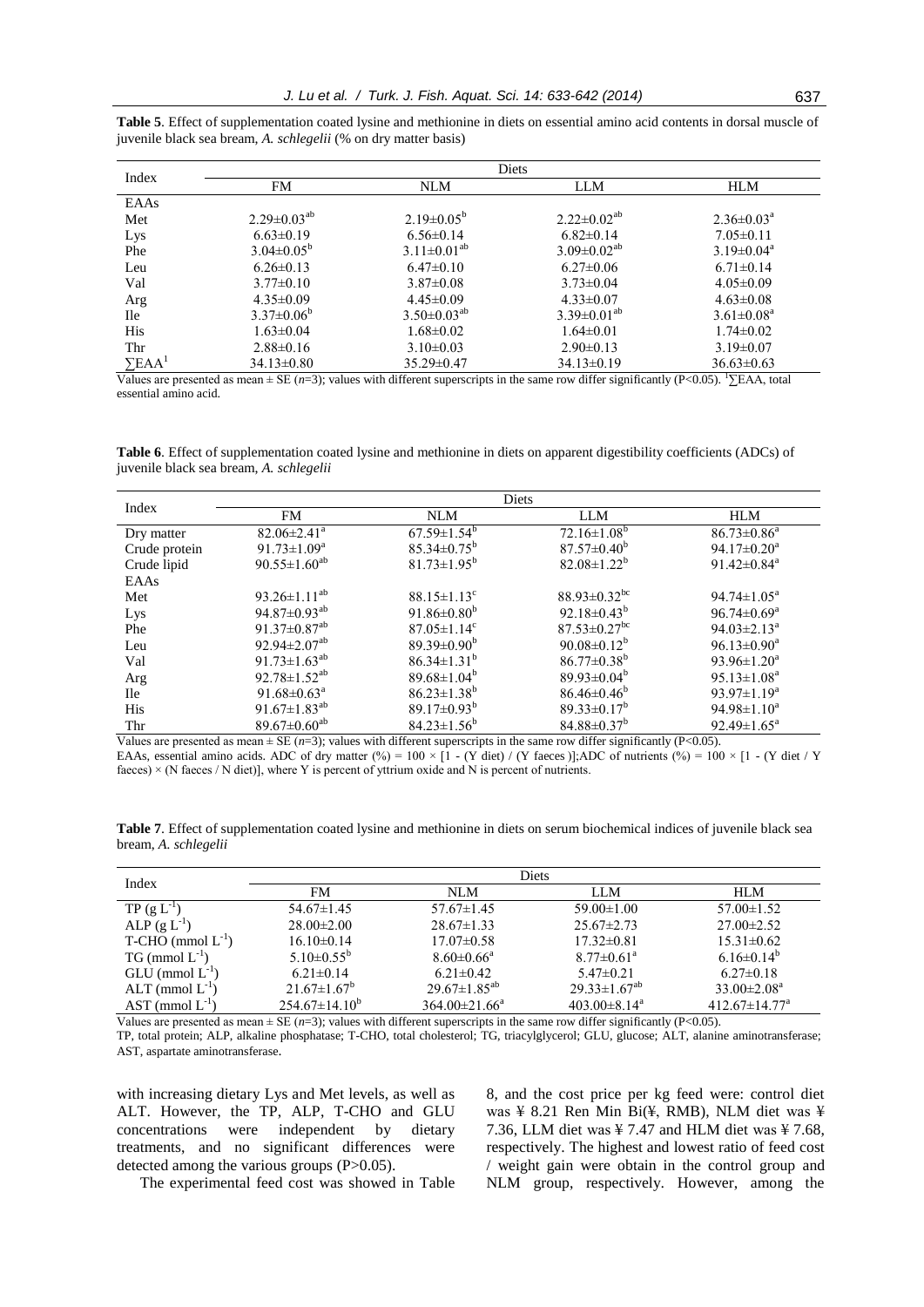|  |  |  |  | <b>Table 8.</b> Feed cost of the experiment (RMB $kg^{-1}$ diet) <sup>1</sup> |  |  |  |
|--|--|--|--|-------------------------------------------------------------------------------|--|--|--|
|--|--|--|--|-------------------------------------------------------------------------------|--|--|--|

|                                            |                   | Diets                         |                              |                              |
|--------------------------------------------|-------------------|-------------------------------|------------------------------|------------------------------|
| Ingredients                                | FM                | <b>NLM</b>                    | <b>LLM</b>                   | <b>HLM</b>                   |
| Cost contribute of protein source $2$      |                   |                               |                              |                              |
| Fish meal                                  | 5.57              | 3.34                          | 3.34                         | 3.34                         |
| Fermented soybean meal                     | 0.40              | 0.40                          | 0.40                         | 0.40                         |
| Monosodium glutamate protein               | 0.00              | 0.10                          | 0.10                         | 0.10                         |
| Soybean protein concentrate                | 0.00              | 0.78                          | 0.78                         | 0.78                         |
| Meat and bone meal                         | 0.00              | 0.50                          | 0.50                         | 0.50                         |
| Cost contribute of coated amino acid $3$   |                   |                               |                              |                              |
| Lys                                        | 0.00              | 0.00                          | 0.08                         | 0.23                         |
| Met                                        | 0.00              | 0.00                          | 0.03                         | 0.09                         |
| Cost contribute of others <sup>4</sup>     | 2.24              | 2.24                          | 2.24                         | 2.24                         |
| Cost of feed $(RMB kg^{-1})$               | 8.21              | 7.36                          | 7.47                         | 7.68                         |
| Feed cost - weight gain ratio <sup>5</sup> | $9.58 \pm 0.10^a$ | 9.31 $\pm$ 0.16 <sup>ab</sup> | 9.00 $\pm$ 0.03 <sup>b</sup> | 9.16 $\pm$ 0.02 <sup>b</sup> |

The value of feed cost - weight gain ratio is presented as mean  $\pm$  SE (n=3); values with different superscripts in the same row differ significantly (P<0.05).

 $RRM 6.13 = US $1.00$ 

<sup>2</sup> Actual purchase price: fish meal, 10500 RMB (1000 kg)<sup>-1</sup>; fermented soybean meal, 5000 RMB (1000 kg)<sup>-1</sup>; monosodium glutamate protein, 1900 RMB  $(1000 \text{ kg})^{-1}$ ; soybean protein concentrate, 8200 RMB  $(1000 \text{ kg})^{-1}$ ; meat and bone meal, 6300 RMB  $(1000 \text{ kg})^{-1}$ . <sup>3</sup> Actual purchase price: Lys, 45.5 RMB kg<sup>-1</sup>; Met, 26.5 RMB kg<sup>-1</sup>. Brought from Hangzhou King Technology Feed Company, LTD

(Hangzhou, China).

<sup>4</sup> Actual purchase price: fish oil, 12000 RMB (1000 kg)<sup>-1</sup>; corn oil, 8840 RMB (1000 kg)<sup>-1</sup>; wheat flour, 3200 RMB (1000 kg)<sup>-1</sup>; Ca(H<sub>2</sub>PO<sub>4</sub>)<sub>2</sub>,  $3400$  RMB  $(1000 \text{ kg})^{-1}$ ; zeolite flour, 260 RMB  $(1000 \text{ kg})^{-1}$ ; betaine, 10 RMB kg<sup>-1</sup>; vatimin premix, 40 RMB kg<sup>-1</sup>; mineral premix, 14 RMB

 $kg^{-1}$ ; Y<sub>2</sub>O<sub>3</sub>, 12 RMB kg<sup>-1</sup>.<br><sup>5</sup> feed cost-weight gain ratio (RMB kg<sup>-1</sup>) = feed cost in RMB / (final body weight - initial body weight) in kg.

mixture alternative protein resources treatments, no significant differences were found.

## **Discussion**

Amino acid balance in diets is necessary for optimal growth of fishes, and most authors reported that some amino acids or their metabolites are important regulators of key metabolic pathways which are necessary for feed intake, maintenance, growth, nutrient utilization, immunity as well as resistance to environmental stressors and pathogenic organisms [\(Moon and Gatlin, 1991;](#page-8-8) [Davies and](#page-7-2)  [Morris,](#page-7-2) 1997; [Wilson, 2002;](#page-9-2) Li *et al*[., 2009;](#page-8-9) [Nwanna](#page-8-10)  *et al*[., 2012\)](#page-8-10). For example, individual supplementation of Lys, Met or some other EAAs in plant source diets significantly improved the growth rate, feed efficiency and protein digestibility of fish [\(Forster and](#page-7-8)  [Ogata, 1998;](#page-7-8) Espe *et al*[., 2007;](#page-7-9) [Nwanna](#page-8-10) *et al*., 2012). However, some studies showed that significant improvement of growth was observed in fish fed diets with additions of several amino acids together, while no significant effect existed on the growth performance when supplied with the same amino acids individually [\(Rumsey and Ketola, 1975;](#page-8-11) [Mukhopadhyay and Ray, 2001\)](#page-8-12). Those may indicate that supplementation of any deficient amino acid alone can not significantly improve the nutritional quality of the alternative protein. Based on the observations from previous researches in our lab (Zhou *et al*. 2010a; [2011b](#page-9-3)), black sea bream has been testified to intake and assimilate the exogenous amino acids in feed well, and the growth improving effect were found as EAA adding. In present study, black sea bream fed amino acids deficient diets (NLM and LLM) showed poor growth performance (WG and SGR) and feed utilization (FER and PER), while these indexes were all improved when exogenous coated Lys and Met were adequate supplement (HLM). However, differed with previous reports which proved amino acids to be a powerful feeding stimulant for fish [\(Martin](#page-8-13) *et al*., 2003; [Vilhelmsson](#page-9-4) *et al*., 2004; [Gómez-Requeni](#page-7-10) *et al*., 2005), however MFI in present experiment showed no obvious improvement as dietary Lys and Met supplementation increased. The probably reason may be that juvenile black sea bream could utilize coated amino acids relatively well. Researchers have reported that some fish species have the special digestive process in the organ of stomach, which could ease the contradiction of different forms of amino acids absorption unsynchronized from free ones and protein-hydrolyzed ones occurred in stomach fish such as black sea bream [\(Segovia-](#page-8-14)[Quintero and Reigh, 2004\)](#page-8-14). In present study, improved growth performance was observed in fish fed amino acid added diets accompanied with increases in both feed and protein utilization efficiencies. One possible reason might be that Lys and Met are vital in keeping the balance of diet nutrition [\(Wilson, 2003;](#page-9-5) [Wacyk](#page-9-6) *et al*., 2012). On the other hand, supplement of deficient amino acids up to levels of FM group improved the utilization rate of other amino acids, and reduced the degradation rate at the same time [\(Bender, 2012\)](#page-7-11). However, Hansen *et al*. [\(2007\)](#page-8-15) reported that with Lys and Met supplemented in plant proteins based diet according to amino acid profile of diet FM, there was not any positive effects on growth performance of Atlantic cod (*Gadus morhua* L.). Furthermore, the growth rate of Nile tilapia (*O. niloticus*) fed diets adding enough Lys and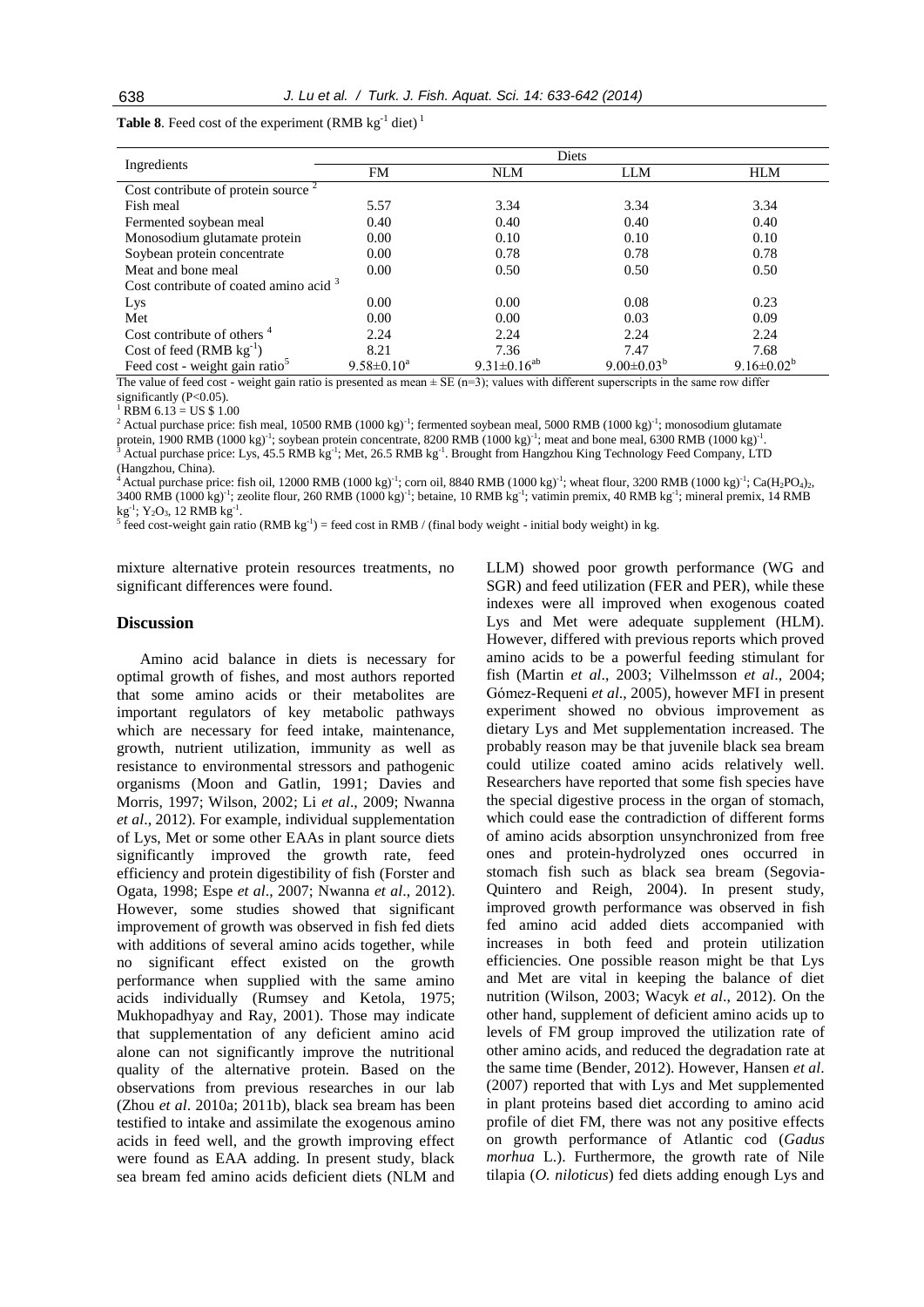Met still can not catch up with those of fish fed diet FM [\(Thompson](#page-8-16) *et al*., 2012). The reason may be that some factors other than the shortage of some EAAs may be responsible for the inferior nutritive value of the mixture protein diets, not only containing some anti-nutrients, but also lacking some nutrition factors compared with FM, such as taurine [\(Gaylord](#page-8-17) *et al*., [2007;](#page-8-17) [Chatzifotis](#page-7-12) *et al*., 2008) and possibly steroids [\(Hardy, 2010\)](#page-8-18).

Similar to the previous studies conducted by Zhou *et al*. (2010a; [2011b](#page-9-3)), protein deposition in dorsal muscle of juvenile black sea bream was increased markedly by supplement of coated Lys and Met in present study, even slightly higher than those of diet FM. Nwanna *et al.* [\(2012\)](#page-8-10) also reported that the protein content of the common carp (*Cyprinus carpio* L.) fed the DL-Met supplemented diet had significantly higher protein level in muscle than those of fish fed the Met-deficient diet. The possible reason for protein deposition increased was that balanced amino acid profile promoted protein synthesis rates in muscle [\(Furuya](#page-7-13) *et al*., 2004). In present study, there was no significant difference in dorsal muscle Lys deposition with increasing levels of coated amino acid supplementation. This response has also been described by other fish feeding diets with high levels of Lys, such as juvenile Japanese flounder *Paralichthys olivaceus*, juvenile red sea bream *P. major* (Forster and Ogata, 1998) and fingerling *Catla catla* (Hamilton) [\(Zehra and Khan, 2012\)](#page-9-7). On the contrary, significant increase in dorsal muscle Met deposition was observed in HLM group in present study, similar result was found by in black sea bream (Zhou *et al*[., 2011b](#page-9-3)). The difference dorsal muscle deposition of Lys and Met might due to the difference of free amino acid in the amino acid pool of the muscle, or Lys is probably superior to be used by black sea bream compared with Met. Besides, there was another possibility that the Lys  $(28.6 g kg<sup>-1</sup>)$  and Met  $(11.1 \text{ g kg}^{-1})$  content in diet HLM were both under the estimated requirement of black sea bream were 33.3 and 17.1  $g \text{ kg}^{-1}$ , respectively (Zhou *et al.*, 2010a; Zhou *et al*., 2011b), while Met content (11.1 g kg-1 ) may reached its maintenance requirement. Maintenance needs were generally thought to be highly dependent on body size and temperature, thus were proportional to the metabolic body weight, while the needs for growth were governed by the amount and composition of the added body weight gain [\(Lupatsch](#page-8-19) *et al*., 2010; He *et al*[., 2013\)](#page-8-20).

Results of EAAs retention in muscle in present study showed an increasing trend with increasing dietary amino acid levels, which probably reflected the high availability of coated amino acids and efficiency of utilization by juvenile black sea bream. As dietary restriction of one or more EAAs might led to an oxidation increase of other EAAs [\(Rønnestad](#page-8-21) *et al*[., 2000\)](#page-8-21), so the supplement of coated Lys and Met alleviated the amino acids imbalance of diets, and decreased the deamination effect in fish metabolism.

Apparent crude protein digestibility of feedstuffs for commercially cultured fishes such as channel catfish, red drum (*Sciaenops ocellatus*), and rohu (*Labeo rohita ranges*) ranged from 65% to 92% among plant and animal protein sources [\(Ambardekar](#page-7-0)  [and Reigh, 2007\)](#page-7-0). The ADCs of crude protein was significantly higher in black sea bream fed diet FM when compared to those fed diet NLM and LLM in the present study. This indicates supplemental amino acids improved the quality of the alternative protein sources. Consistent with this argument, Nwanna *et al*. [\(2012\)](#page-8-10) reported better protein digestion of carp fed diets with 0.4% DL-Met supplement compared with the control diet. Tang *et al.* [\(2009\)](#page-8-22) attributed the similar phenomenon observed in juvenile Jian carp to met supplementation which improved hepatopancreas and intestine weight, hepatosomatic and intestine index, intestinal  $\gamma$ -glutamyltransferase and creatine kinase activity. It has reported that coated amino acids can improve the utilization efficiency by reducing its solubility in water, and also help to slow the rate of release of amino acids to transport sits in the intestinal mucosa of fish (Alam *et al*[., 2004\)](#page-7-14).

The ALT and AST levels were both important amino transferase in mitochondria of fish, and their activity is closely associated with the metabolism of amino acids (Chien *et al*[., 2003\)](#page-7-15). In present study, serum ALT and AST activity in fish fed mixture protein were obviously higher than those fed the control diet. It indicated that transamination were obviously active in diet NLM, LLM and HLM. It could be inferred that even adding Lys and Met, the amino acid balance in mixture protein is still worse than in FM, and may lead to a series of amino acid metabolic disorders, however, it may not serious because the survival rate was relatively higher in all dietary treatments without significant difference. In addition, a significant lower TG concentration was observed in fish fed HLM diet than thoes of fish fed NLM and LLM diets. It is possibly showed that supplement of amino acids reduced the fat metabolism as an energy consumption, which is beneficial to weight gain (Regost *et al*[., 1999\)](#page-8-23). However, serum GLU levels, as well as ALP activity were not significant differences among dietary groups, all the experimental fish appeared healthy and actively feeding which seems to suggest that any nutrient imbalance in the test diets did not cause a serious metabolic or immune system malfunction during the experimental period. High survival (>96%) and acceptable growth performance (WG>599%) of the fish observed in the present study seems to further support this observation that the fish were relatively healthy.

Besides feed utilization by aquatic animals and growth performance, feed cost was another important consideration before a new feed formula applied in aquaculture practices, because feed is the major operational cost for most aquaculture enterprises. Through the production economics analysis, LLM and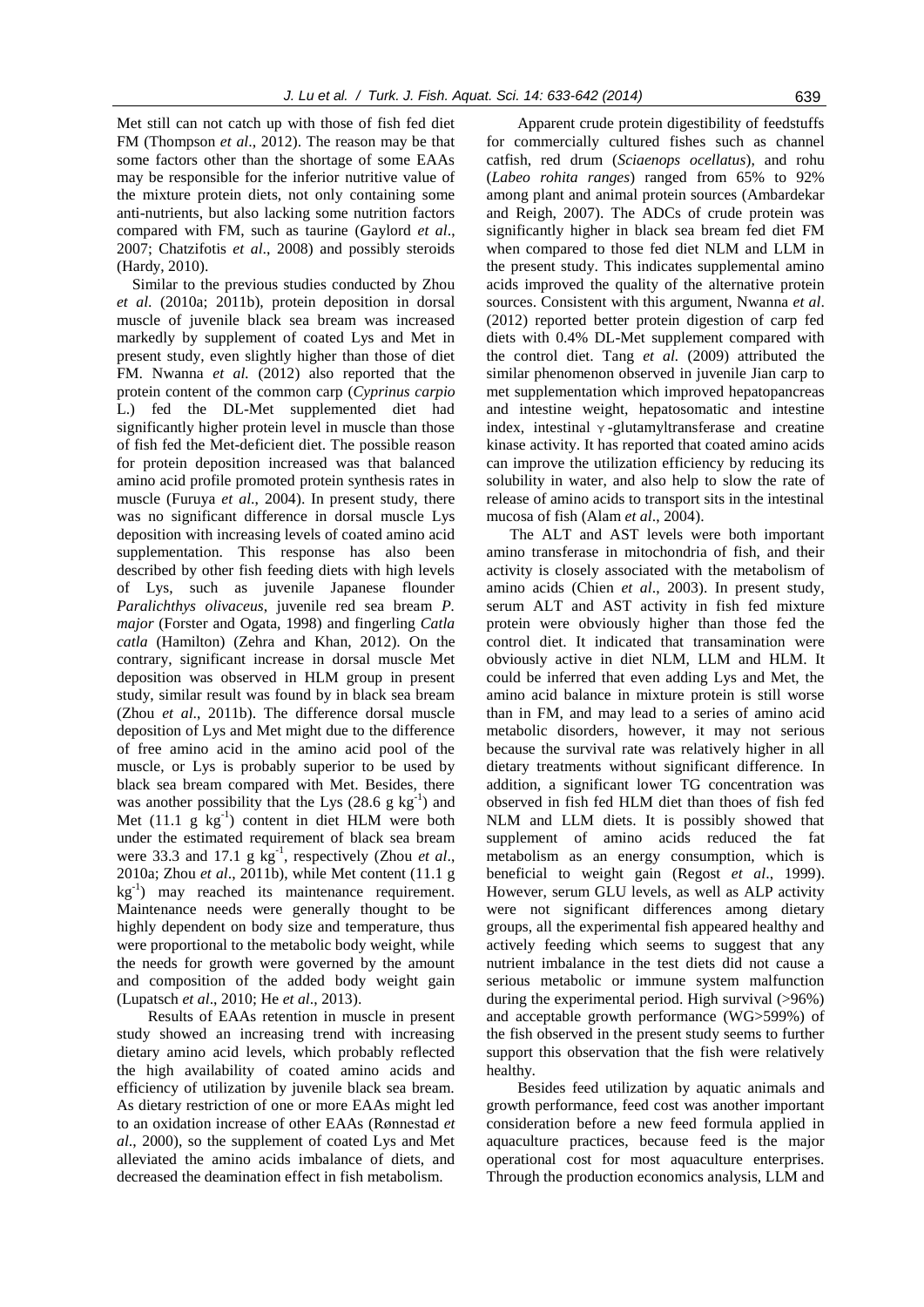HLM diets showed better feed cost-weight gain ratio  $(FWR)$  (9.00 and 9.16 RMB  $kg^{-1}$ , respectively) than the control and NLM diets  $(9.58 \text{ and } 9.31 \text{ RMB kg}^{-1})$ , respectively). So it can be inferred that functional amino acids hold great promise for development of balanced aquafeeds to enhance the efficiency and profitability of aquaculture production in the practice.

In conclusion, the present results demonstrated that adding enough Lys (5.0%) and Met (3.4%) in mixture alternative protein sources diets had positive effects on performance and feed utilization of juvenile black sea bream, 21.2% of FM in diet can be successfully replaced and the feed cost could also decreased. The result generating from currest study is beneficial to formulate effective and nutritionally balanced practical diet for this fish species.

## **Acknowledgements**

The study was supported by Scientific Fund Programme for Mariculture and Demonstration in the East China Sea (The Ministry of Science and Technology of the People's Republic of China, 2011BAD13B08), Zhejiang Provincial scientific and technological innovation team program (2010R50025), Scientific Fund Programme for Research and Demonstration of Efficient Sustainable Feed for Black Sea Bream (Science Technology Department of Zhejiang Province, 2011C12054) and Marine Scientific Crossover Fund of Zhejiang University (2012HY014B). We thank the Zhoushan Fisheries Research Institute of Zhejiang Province (Zhoushan, Zhejiang Province) for supplying the experimental rearing system and for providing logistical support during the feeding trial. Thanks to Zhejiang Kefeng Biotechnology Co. Ltd. (Zhejiang) for their supplying the fermented soybean meal. We are grateful to H. Z. Luo, S. Gao, H. Li and J. Zhou for their assistance with fish husbandry and sampling.

# **References**

- <span id="page-7-1"></span>Abimorad, E.G., Favero, G.C., Castellani, D., Garcia, F. and Carneiro, D.J. 2009. Dietary supplementation of lysine and/or methionine on performance, nitrogen retention and excretion in pacu (*Piaractus mesopotamicus*) reared in cages. Aquaculture, 295: 266-270. doi: 10.1016/j.aquaculture.2009.07.001.
- <span id="page-7-14"></span>Alam, M., Teshima, S., Koshio, S. and Ishikawa, M. 2004. Effects of supplementation of coated crystalline amino acids on growth performance and body composition of juvenile kuruma shrimp *Marsupenaeus japonicus*. Aquaculture Nutrition, 10: 309-316. doi: 10.1111/j.1365-2095.2004.00316.x.
- Alan Ward, D., Carter, C. and Townsend, A. 2005. The use of yttrium oxide and the effect of faecal collection timing for determining the apparent digestibility of minerals and trace elements in Atlantic salmon (*Salmo salar*, L.) feeds. Aquaculture Nutrition, 11: 49-59. doi: 10.1111/j.1365-2095.2004.00323.x.
- <span id="page-7-0"></span>Ambardekar, A.A. and Reigh, R.C. 2007. Sources and utilization of amino acids in channel catfish diets: a

review. North American Journal of Aquaculture, 69: 174-179. doi: 10.1577/A06-007.1.

- <span id="page-7-7"></span>AOAC 1995. Official Methods of Analytical of the Association of Official Analytical Chemists (16th edn). AOAC, Arlington,VA.
- <span id="page-7-11"></span>Bender, D.A. 2012. Amino Acid Metabolism (3th edn). Wiley-Blackwell, West Sussex, UK, 46 pp.
- <span id="page-7-12"></span>Chatzifotis, S., Polemitou, I., Divanach, P. and Antonopoulou, E. 2008. Effect of dietary taurine supplementation on growth performance and bile salt activated lipase activity of common dentex, *Dentex dentex*, fed a fish meal/soy protein concentrate-based diet. Aquaculture, 275: 201-208. doi: 10.1016/j.aquaculture.2007.12.013
- <span id="page-7-5"></span>Chi, S., Tan, B., Lin, H., Mai, K., Ai, Q., Wang, X., Zhang, W., Xu, W. and Liufu, Z. 2011. Effects of supplementation of crystalline or coated methionine on growth performance and feed utilization of the pacific white shrimp, *Litopenaeus vannamei*. Aquaculture Nutrition, 17: e1-e9. doi: 10.1111/j.1365- 2095.2009.00710.x.
- <span id="page-7-15"></span>Chien, Y.-H., Pan, C.-H. and Hunter, B. 2003. The resistance to physical stresses by *Penaeus monodon* juveniles fed diets supplemented with astaxanthin. Aquaculture, 216: 177-191. doi: 10.1016/S0044- 8486(02)00056-X.
- <span id="page-7-2"></span>Davies, S. and Morris, P. 1997. Influence of multiple amino acid supplementation on the performance of rainbow trout, *Oncorhynchus mykiss* (Walbaum), fed soya based diets. Aquaculture Research, 28: 65-74.
- <span id="page-7-4"></span>El‐Saidy, D.M. and Gaber, M. 2002. Complete Replacement of Fish Meal by Soybean Meal with Dietary L‐Lysine Supplementation for Nile Tilapia *Oreochromis niloticus* (L.) Fingerlings. Journal of the World Aquaculture Society, 33: 297-306. doi: 10.1111/j.1749-7345.2002.tb00506.x.
- <span id="page-7-9"></span>Espe, M., Lemme, A., Petri, A. and El-Mowafi, A. 2007. Assessment of lysine requirement for maximal protein accretion in Atlantic salmon using plant protein diets. Aquaculture, 263: 168-178. doi: 10.1016/j.aquaculture.2006.10.018.
- <span id="page-7-8"></span>Forster, I. and Ogata, H.Y. 1998. Lysine requirement of juvenile Japanese flounder (*Paralichthys olivaceus*) and juvenile red sea bream (*Pagrus major*). Aquaculture, 161: 131-142. doi: 10.1016/S0044- 8486(97)00263-9.
- <span id="page-7-13"></span>Furuya, W.M., Pezzato, L.E., Barros, M.M., Pezzato, A., Furuya, V.R. and Miranda, E.C. 2004. Use of ideal protein concept for precision formulation of amino acid levels in fish‐meal‐free diets for juvenile Nile tilapia (*Oreochromis niloticus* L.). Aquaculture Research, 35: 1110-1116. doi: 10.1111/j.1365- 2109.2004.01133.x.
- <span id="page-7-10"></span>Gómez-Requeni, P., Calduch-Giner, J., de Celis, S., Médale, F., Kaushik, S.J. and Pérez-Sánchez, J. 2005. Regulation of the somatotropic axis by dietary factors in rainbow trout (*Oncorhynchus mykiss*). British Journal of Nutrition, 94: 353-361. doi: dx.doi.org/10.1079/BJN20051521.
- <span id="page-7-6"></span>Gatlin, D.M., Barrows, F.T., Brown, P., Dabrowski, K., Gaylord, T.G., Hardy, R.W., Herman, E., Hu, G., Krogdahl, Å. and Nelson, R. 2007. Expanding the utilization of sustainable plant products in aquafeeds: a review. Aquaculture Research, 38: 551-579. doi: 10.1111/j.1365-2109.2007.01704.x.
- <span id="page-7-3"></span>Gaylord, T.G. and Barrows, F.T. 2009. Multiple amino acid supplementations to reduce dietary protein in plant-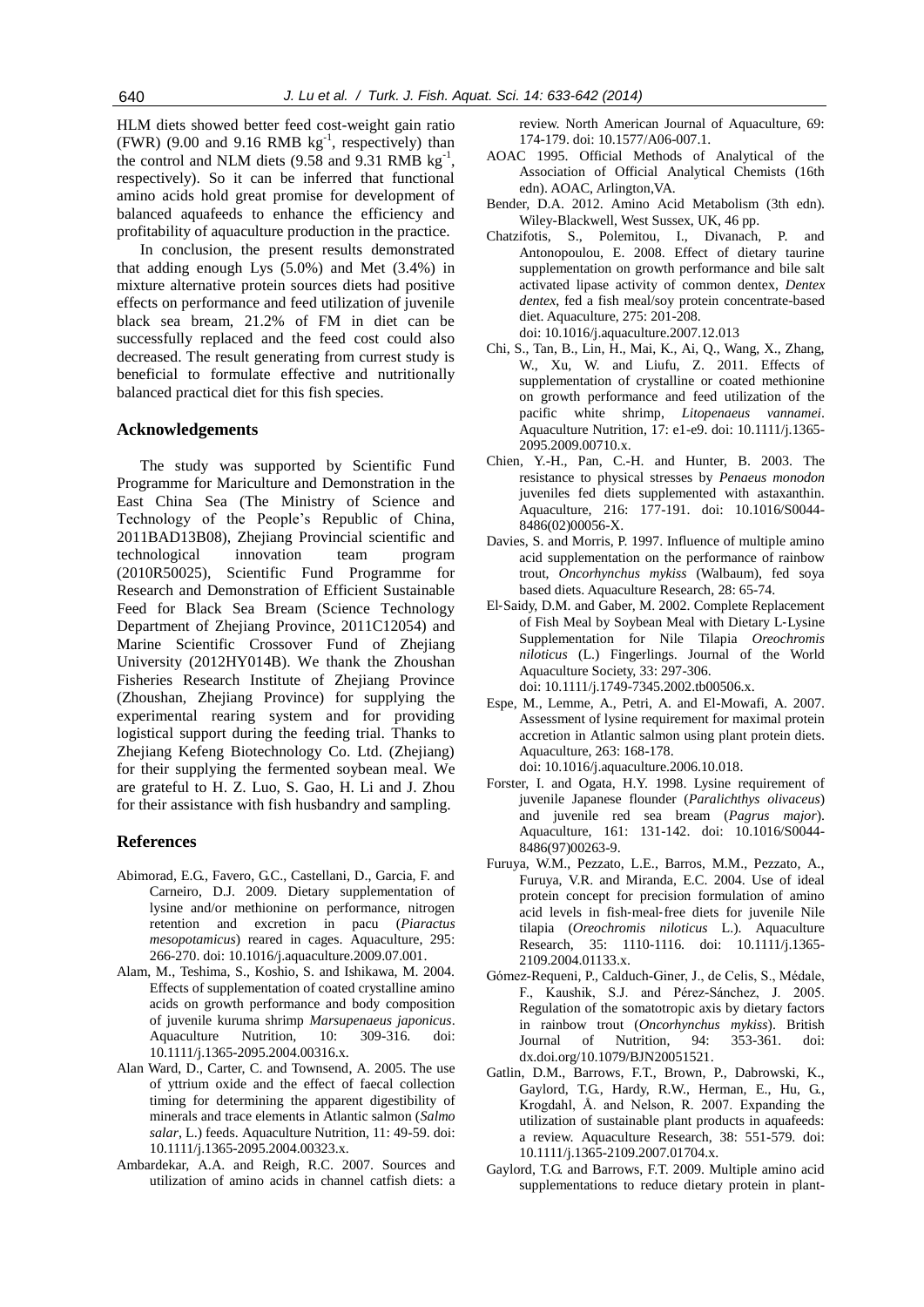based rainbow trout, *Oncorhynchus mykiss*, feeds. Aquaculture, 287: 180-184.

doi: 10.1016/j.aquaculture.2008.10.037

- <span id="page-8-17"></span>Gaylord, T.G., Barrows, F.T., Teague, A.M., Johansen, K.A., Overturf, K.E. and Shepherd, B. 2007. Supplementation of taurine and methionine to allplant protein diets for rainbow trout (*Oncorhynchus mykiss*). Aquaculture, 269: 514-524. doi: 10.1016/j.aquaculture.2007.04.011
- <span id="page-8-15"></span>Hansen, A.C., Rosenlund, G., Karlsen, Ø., Koppe, W. and Hemre, G.I. 2007. Total replacement of fish meal with plant proteins in diets for Atlantic cod (*Gadus morhua* L.) I-Effects on growth and protein retention. Aquaculture, 272: 599-611.
- <span id="page-8-18"></span>doi: 10.1016/j.aquaculture.2007.08.034 Hardy, R.W. 2010. Utilization of plant proteins in fish diets: effects of global demand and supplies of fishmeal.
- Aquaculture Research, 41: 770-776. doi: 10.1111/j. 1365-2109.2009.02349.x.
- Hardy, R.W. and Barrows, F.T. 2002. Diet formulation and manufacture. Fish nutrition, 3: 505-600.
- <span id="page-8-3"></span>Harpaz, S. 2005. L-carnitine and its attributed functions in fish culture and nutrition-a review. Aquaculture, 249: 3-21. doi: 10.1016/j.aquaculture.2005.04.007.
- <span id="page-8-4"></span>Hauler, R.C. and Carter, C.G. 2001. Reevaluation of the quantitative dietary lysine requirements of fish. Reviews in Fisheries Science, 9: 133-163. doi: 10.1080/20016491101735.
- <span id="page-8-20"></span>He, J.Y., Tian, L.X., Lemme, A., Gao, W., Yang, H.J., Niu, J., Liang, G.Y., Chen, P.F. and Liu, Y.J. 2013. Methionine and lysine requirements for maintenance and efficiency of utilization for growth of two sizes of tilapia (*Oreochromis niloticus*). Aquaculture Nutrition, 19: 629-640. doi: 10.1111/anu.12012.
- <span id="page-8-6"></span>Hong, W. and Zhang, Q. 2003. Review of captive bred species and fry production of marine fish in China. Aquaculture, 227: 305-318. doi: 10.1016/S0044-8486 (03)00511-8.
- <span id="page-8-9"></span>Li, P., Mai, K., Trushenski, J. and Wu, G. 2009. New developments in fish amino acid nutrition: towards functional and environmentally oriented aquafeeds. Amino Acids, 37: 43-53. doi: 10.1007/s00726-008- 0171-1.
- <span id="page-8-19"></span>Lupatsch, I., Deshev, R. and Magen, I. 2010. Energy and protein demands for optimal egg production including maintenance requirements of female tilapia *Oreochromis niloticus*. Aquaculture Research, 41: 763-769. doi: 10.1111/j.1365-2109.2009.02229.x.
- <span id="page-8-13"></span>Martin, S., Vilhelmsson, O., Médale, F., Watt, P., Kaushik, S. and Houlihan, D. 2003. Proteomic sensitivity to dietary manipulations in rainbow trout. Biochimica et Biophysica Acta (BBA)-Proteins & Proteomics, 1651: 17-29. doi: 10.1016/S1570-9639(03)00231-0.
- <span id="page-8-8"></span>Moon, H.Y. and Gatlin, III D.M. 1991. Total sulfur amino acid requirement of juvenile red drum, *Sciaenops ocellatus*. Aquaculture, 95: 97-106. doi: 10.1016/0044-8486(91)90076-J.
- <span id="page-8-12"></span>Mukhopadhyay, N. and Ray, A. 2001. Effects of amino acid supplementation on the nutritive quality of fermented linseed meal protein in the diets for rohu, *Labeo rohita*, fingerlings. Journal of Applied Ichthyology, 17: 220-226. doi: 10.1046/j.1439-0426.2001.00287.x.
- <span id="page-8-2"></span>Murai, T., Akiyama, T. and Nose, T. 1982. Effects of casein coating on utilization of dietary amino acids by fingerling carp and channel catfish (*Ictalurus pumetatus*). Bulletin of the Japanese Society of Scientific Fisheries, 48: 787-792.
- Ngandzali, B.O., Zhou, F., Xiong, W., Shao, Q.J. and Xu, J.Z. 2011. Effect of dietary replacement of fish meal by soybean protein concentrate on growth performance and phosphorus discharging of juvenile black sea bream, *Acanthopagrus schlegelii*. Aquaculture Nutrition, 17: 526–535. doi: 10.1111/j.1365-2095. 2010.00835.x
- <span id="page-8-5"></span>Nip, T.H., Ho, W.Y. and Wong, C.K. 2003. Feeding ecology of larval and juvenile black seabream (*Acanthopagrus schlegeli*) and Japanese seaperch (*Lateolabrax japonicus*) in Tolo Harbour, Hong Kong. Environmental Biology of Fishes, 66: 197-209. doi: 10.1023/A:1023611207492.
- <span id="page-8-10"></span>Nwanna, L., Lemme, A., Metwally, A. and Schwarz, F. 2012. Response of common carp (*Cyprinus carpio* L.) to supplemental DL-Methionine and different feeding strategies. Aquaculture, 357: 365-370. doi: 10.1016/j. aquaculture.2012.04.044.
- <span id="page-8-21"></span>Rønnestad, I., Conceição, L.E., Aragão, C. and Dinis, M.T. 2000. Free amino acids are absorbed faster and assimilated more efficiently than protein in postlarval Senegal sole (*Solea senegalensis*). The Journal of nutrition, 130: 2809-2812.
- <span id="page-8-23"></span>Regost, C., Arzel, J. and Kaushik, S. 1999. Partial or total replacement of fish meal by corn gluten meal in diet for turbot (*Psetta maxima*). Aquaculture, 180: 99-117. doi: 10.1016/S0044-8486(99)00026-5.
- <span id="page-8-1"></span>Robinson, E.H. and Li, M.H. 1994. Use of plant proteins in catfish feeds: replacement of soybean meal with cottonseed meal and replacement of fish meal with soybean meal and cottonseed meal. Journal of the World Aquaculture Society, 25: 271-276. doi: 10.1111/j.1749-7345.1994.tb00190.x.
- <span id="page-8-11"></span>Rumsey, G. and Ketola, H. 1975. Amino acid supplementation of casein in diets of Atlantic salmon (*Salmo salar*) fry and of soybean meal for rainbow trout (*Salmo gairdneri*) fingerlings. Journal of the Fisheries Board of Canada, 32: 422-426.
- <span id="page-8-14"></span>Segovia-Quintero, M.A. and Reigh, R.C. 2004. Coating crystalline methionine with tripalmitin-polyvinyl alcohol slows its absorption in the intestine of Nile tilapia, *Oreochromis niloticus*. Aquaculture, 238: 355- 367. doi: 10.1016/j.aquaculture.2004.05.023.
- <span id="page-8-7"></span>Sklan, D., Prag, T. and Lupatsch, I. 2004. Apparent digestibility coefficients of feed ingredients and their prediction in diets for tilapia *Oreochromis niloticus* × *Oreochromis aureus* (Teleostei, Cichlidae). Aquaculture Research, 35: 358-364. doi: 10.1111/j.1365-2109.2004.01021.x.
- <span id="page-8-0"></span>Takagi, S., Shimeno, S., Hosokawa, H. and Ukawa, M. 2001. Effect of lysine and methionine supplementation to a soy protein concentrate diet for red sea bream *Pagrus major*. Fisheries Science, 67: 1088-1096. doi: 10.1046/j.1444-2906.2001.00365.x.
- <span id="page-8-22"></span>Tang, L., Wang, G.X., Jiang, J., Feng, L., Yang, L., Li, S.H., Kuang, S.Y. and Zhou, X.Q. 2009. Effect of methionine on intestinal enzymes activities, microflora and humoral immune of juvenile Jian carp (*Cyprinus carpio* var. Jian). Aquaculture Nutrition, 15: 477-483. doi: 10.1111/j.1365-2095.2008.00613.x.
- <span id="page-8-16"></span>Thompson, K.R., Velasquez, A., Patterson, J.T., Metts, L.S., Webster, C.D., Brady, Y.J., Gannam, A.L., Twibell, R.G. and Ostrand, S.L. 2012. Evaluation of plant and animal protein sources as partial or total replacement of fish meal in diets for Nile Tilapia fry and juvenile stages. North American Journal of Aquaculture, 74: 365-375. doi: 10.1080/15222055.2012.675999.